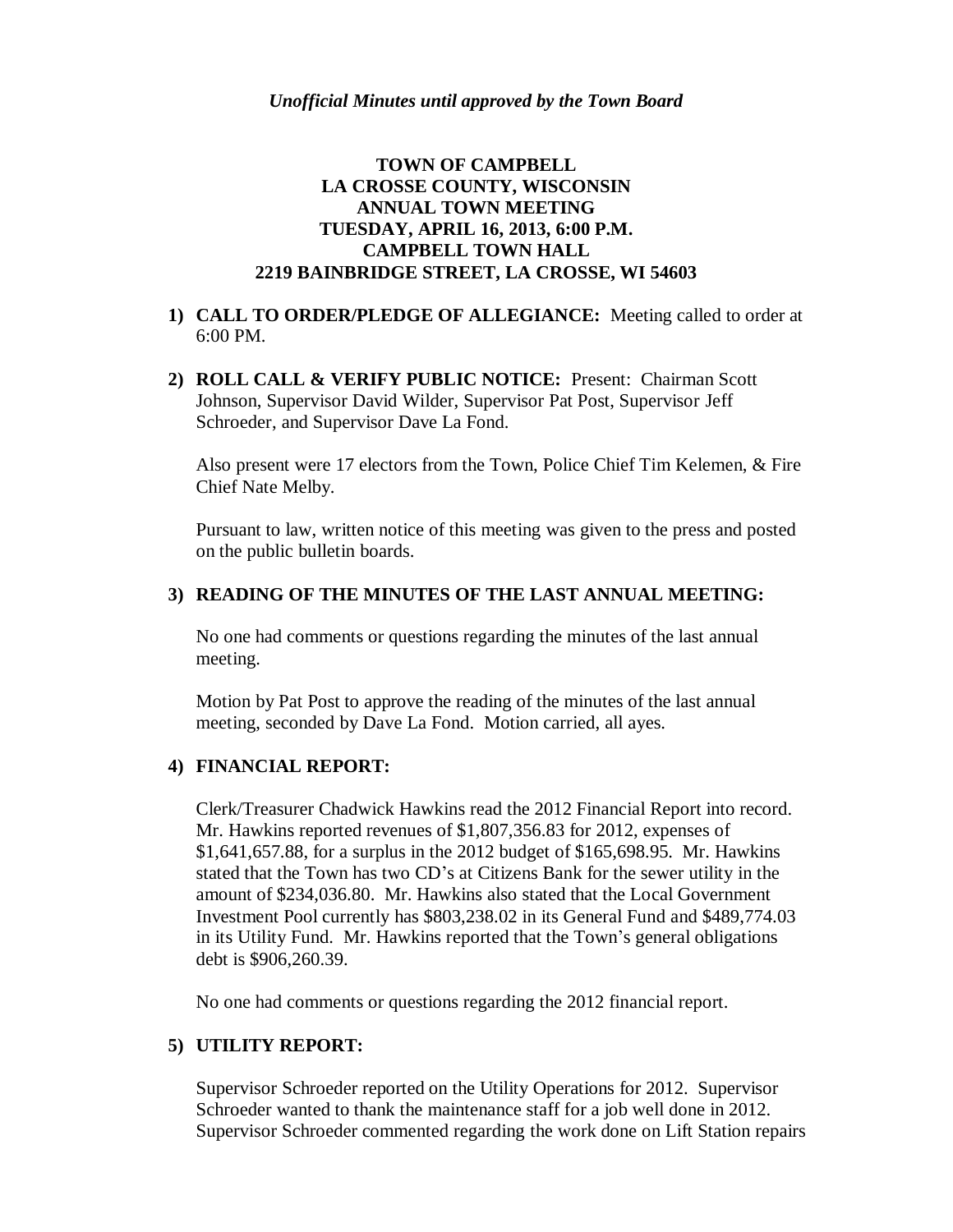in 2012. Supervisor Schroeder stated that all of the 15" and 18" sewer mains were cleaned and televised. Supervisor Schroeder also wanted to make sure the Town is prepared for a large increase in traffic on Bainbridge and Clinton streets due to the construction beginning on I-90.

*Bruce Becker, 3111 Lakeshore Drive,* asked when the Town would be going on the root problem. Supervisor Schroeder responded that he was unsure what date that would be. Due to the cold weather, it makes it harder to see what is going on in the sewer system. Mr. Becker asked if there were plans for new equipment this year. Supervisor Schroeder stated that nothing is planned for this year.

### **6) HEALTH, EDUCATION & WELFARE:**

Supervisor Post gave the report for Health, Education, and Welfare. Supervisor Post stated that we are presently in our  $4<sup>rd</sup>$  year of a 5 year contract with Richard's Sanitation. Supervisor Post suggested that the Town receive estimates from other companies just to make sure that we are in line with pricing.

Supervisor Post mentioned that this is the year that the Town obtained the right to administer its own zoning. Supervisor Post also stated that the structure of the Planning and Zoning Commission changed as the Town added a Board of Adjustment that will handle the Variance portion of Town Zoning.

Supervisor Post mentioned that work will resume this spring on the Town Hall regarding water issues and making the entrance to the building compliant with state handicap regulations.

Supervisor Post also mentioned that the Library remodeling project continues to progress and that the finish date will be some time in June.

Supervisor Post stated that the insurance for the Town will be up in July. Due to the rising costs, Supervisor Post recommends getting other bids to make sure we are getting the most for our dollar.

*Bruce Becker, 3111 Lakeshore Drive*, asked what the estimate for painting the Town Hall was. Supervisor Post stated that there have been no estimates given at this time. Supervisor Post stated that the water issue would need to be resolved before painting of the building can be done.

Chairman Johnson asked the electors if the Town wanted to change the way the Town collects its trash or continue with the way it is? Sue Black stated that she believes that the way the Town does trash collection now is the best way. Supervisor Schroeder asked if larger families have a larger bin for recyclables? Chairman Johnson stated that currently there is nothing in place for larger families. Helen Vitale stated that her complaint was that people are putting trash out in plastic bags and not putting them in containers. Supervisor Post stated that there is an ordinance prohibiting putting trash out without putting it in a container.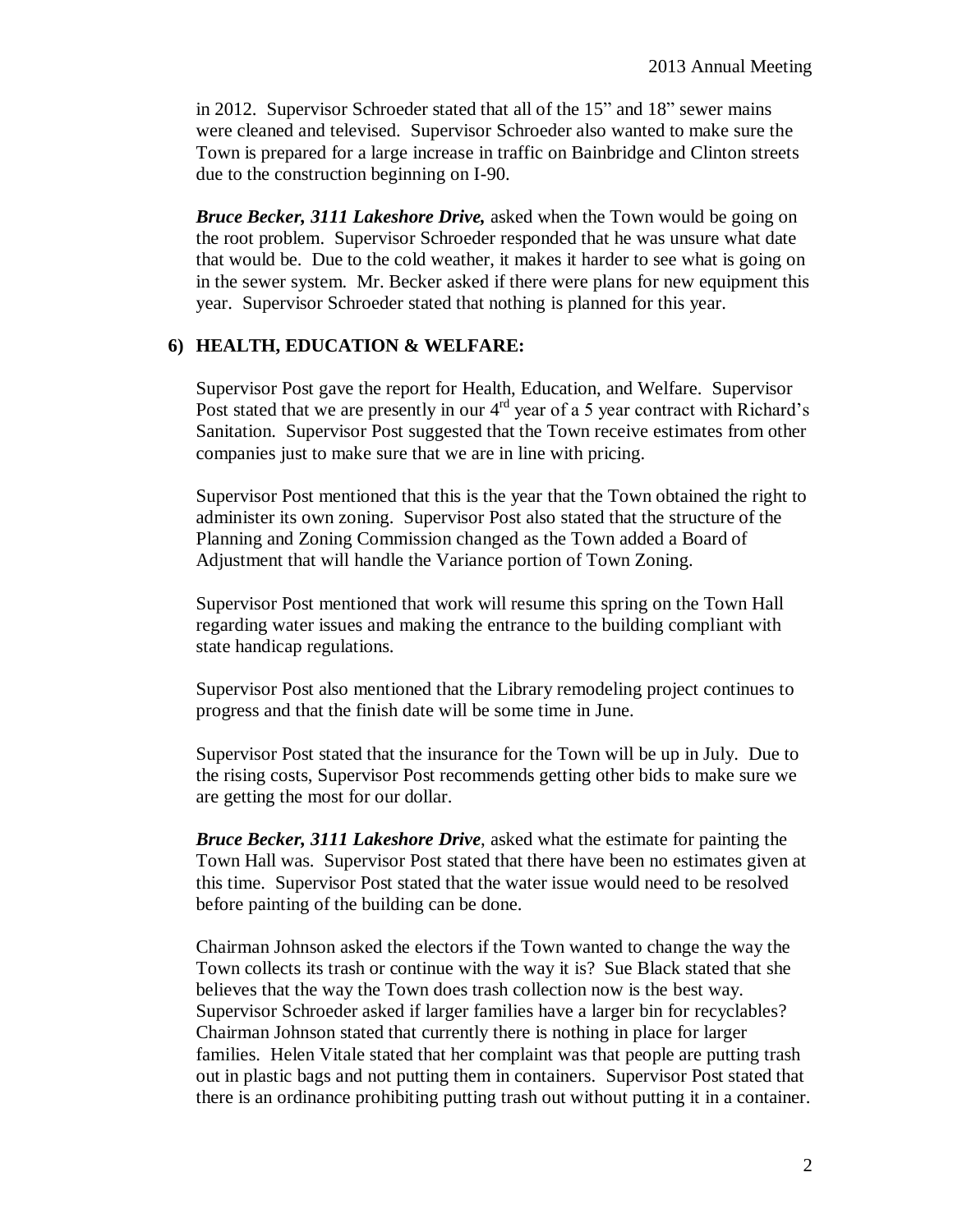# **7) STREETS & ROADS:**

Supervisor La Fond gave the 2012 Annual Streets and Roads Report. Supervisor La Fond started by thanking the maintenance workers for a job well done. Supervisor La Fond also stated that the Town is still looking to fill the fourth fulltime maintenance position.

Supervisor La Fond commented that last year a number of roads had a single hard seal coat surfacing done on them and that one ton of cold mix patch was used to hard patch holes prior to sealing. Supervisor La Fond also stated that Poly Fiber crack filling was also done on several other roads and that other minor areas such as patching, sink holes, and drainage issues were also addressed during 2012.

Supervisor La Fond mentioned that the Towns John Deere F935 was sold and replaced with a John Deere 997 mower. Supervisor La Fond also mentioned that the Towns John Deere 4300 was traded for a John Deere 3320 tractor.

Supervisor La Fond stated that the Town will be looking into borrowing money for major street work and that a committee will be formed to set the priorities for these major street projects.

## **8) RECREATION DEPARTMENT:**

Supervisor Wilder gave the 2012 Park & Recreation Report. Supervisor Wilder stated that repairs and improvements were made to Town Parks and the rain gardens at the Community Center in 2012.

Supervisor Wilder stated that the Children's Summer Recreation Programs continue to be organized through the YMCA. Programs consist of Happy Bats, Baseball, Tennis, Kickball, Geocaching, Fishing, Swim Lessons, and Playground Program.

Supervisor Wilder anticipates 2013 projects to include Plainview Park, a new Community Center roof, new nets at tennis courts, boat landing upgrades and repairs, and park signs.

Supervisor Wilder would like to thank the Town Maintenance and Office personnel for their help and assistance this past year.

### **9) POLICE DEPARTMENT:**

Chief Tim Kelemen gave the 2012 Police Department Annual Report. Chief Kelemen mentioned that Chief Ron Latva (28 years) and Officer Michael Scheel (25 years) both retired in January 2012. Sergeant Kelemen was appointed by the Town Board as the New Chief of Police and Officer Fronk was promoted to Sergeant. Chief Kelemen also mentioned that two new officers were hired in January 2012 and both have completed their 1 year probationary period without incident.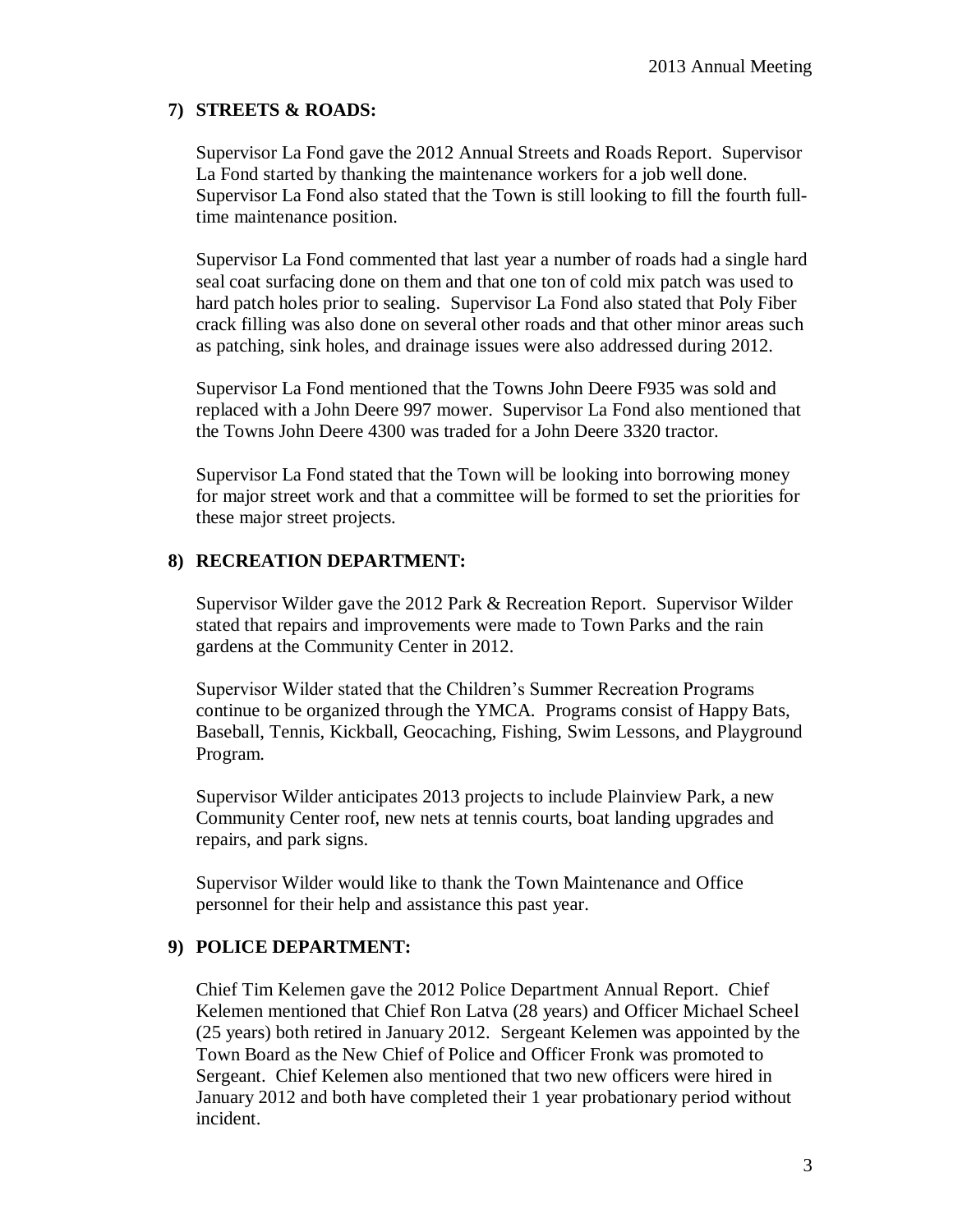Chief Kelemen stated that 3 grants totaling \$17,069.66 were awarded in 2012 to replace 3 squad laptops/docking stations, 5 bulletproof vests and one electronic control device (taser).

Chief Kelemen stated that the Town has obtained and installed 16 closed circuit security cameras in and around the Town owned property. The systems have already been effective in identifying suspect(s) and preventing unauthorized dumping on Town property.

*Bruce Becker, 3111 Lakeshore Drive*, asked Chief Kelemen what the starting wage would be for the new officer. Chief Kelemen stated the wage was \$20.52 to start plus benefits.

Supervisor Wilder asked Chief Kelemen if the Police Department was able to utilize the new thermal imaging that was obtained last year. Chief Kelemen stated that the Police Department has used the new imaging devise many times throughout the year.

#### **10) FIRE DEPARTMENT:**

Fire Chief Nate Melby summarized the 2012 Fire Department Report. Chief Melby's report indicated the department's emphasis on training and equipment maintenance. The Department has also received grants to assist with the protective gear and needed equipment to include a \$265,000 grant package from the Federal Emergency Management Agency (FEMA) for replacement of Tender 2. This grant has an award of \$251,750 toward purchase of a new truck, with community matching funds of \$13,250.

Chief Nate Melby stated that the 2013 Campbell Firefighters Association Pancake Breakfast will be held on Saturday, May 11th and that tickets are available from a firefighter, in the Town Hall office, or at Quillins.

#### **11) FIRST RESPONDERS:**

Chief Nate Melby read the 2012 Emergency Medical Services report. Chief Melby stated that a total of 210 EMS calls, 648 responses, and 192 training sessions were recorded.

Chief Nate would like to express his sincerest thanks for the support received from our community and the Town Board.

Chairman Johnson asked Chief Melby how he felt about the progress of the combined services of the Fire Department and First Responders. Chief Melby stated that there is a very positive amount of feedback.